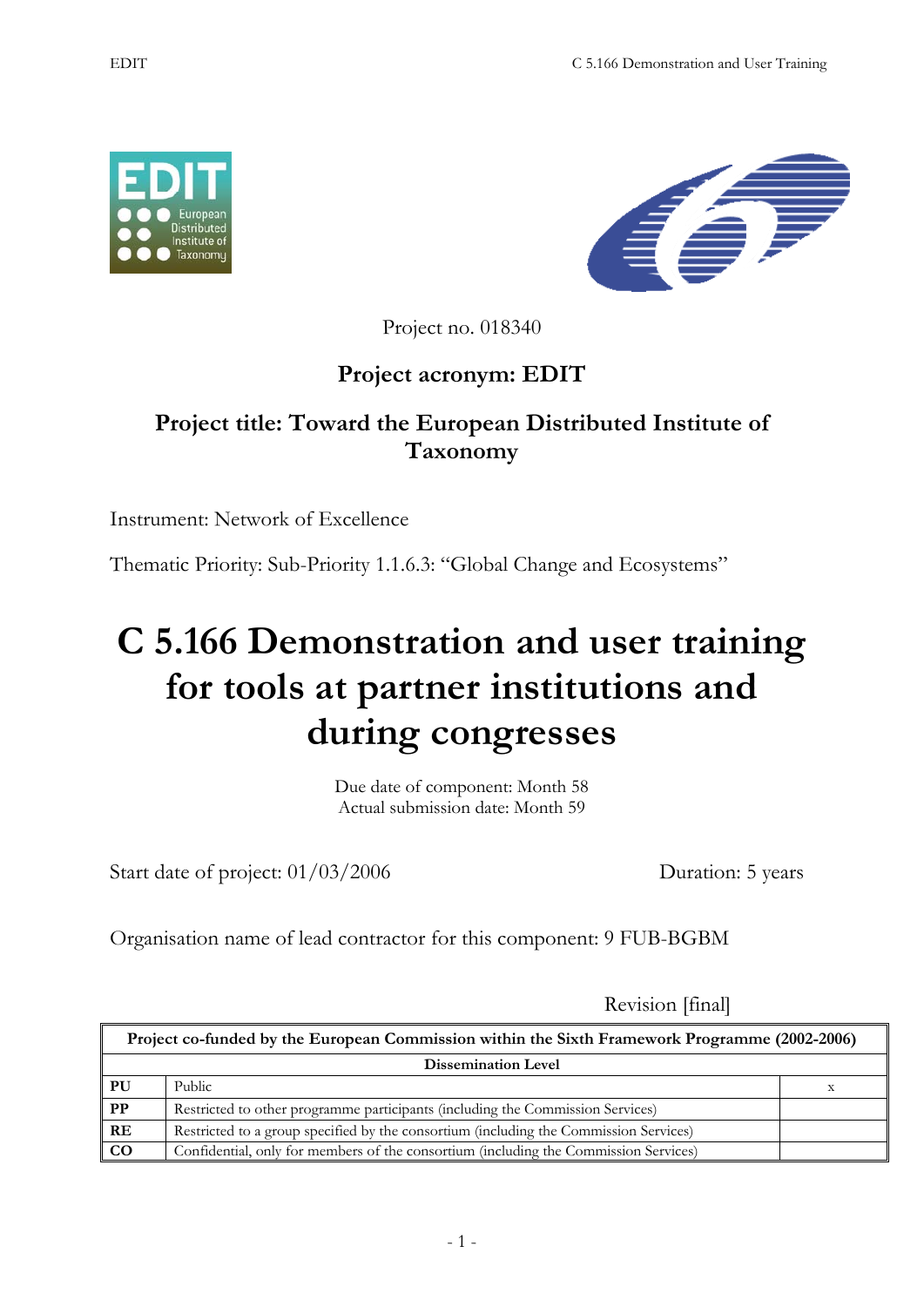## **Demonstration and user training for tools at partner institutions and during congresses**

The EDIT Platform for Cybertaxonomy provides software modules to support the taxonomic workflow, to facilitate fieldwork, analyse data, assemble treatments, and publish the results both on the Internet and in print.

Several workshops and demonstration sessions were organised by WP5 of the EDIT project to introduce these tools to the user community and to show the IT specialists of partner institutions how to support their researchers when they are using the Platform.

User workshops gave a practical introduction to Platform concepts and architecture using the example of the construction of a rich biodiversity data portal. It was demonstrated how a variety of different EDIT Platform software modules and services can be combined into an integrated view on all kinds of data related to a specific taxonomic group.

One focus of the user training was the demonstration of the EDIT Taxonomic Editor ("EDITor") which plays a key role in the process of data integration. It was also explained how information types already available in standard formats can be integrated using one of the Platform data import modules. Such modules are available for the standards TCS (Taxon Concept Schema), ABCD (Access to Biological Collections Data), DarwinCore, and SDD (Structure of Descriptive Data) as well as for well-structured data in (e.g.) Excel Spreadsheets. The demonstration went on showing how to use the Drupal Content Management System to configure and publish a user-friendly and feature-rich taxonomic data portal tailored for a specific user community. Finally, the steps that have to be taken to derive print publications from the Platform were demonstrated.

Within the 5<sup>th</sup> project year 12 demonstrations were performed hosted by 6 institutions (see also tab.1). The training was part of congresses, meetings or was organised in separate workshops.



Fig 1: EDIT Platform demonstration in Paris, EDIT year5 event, Jan. 2011